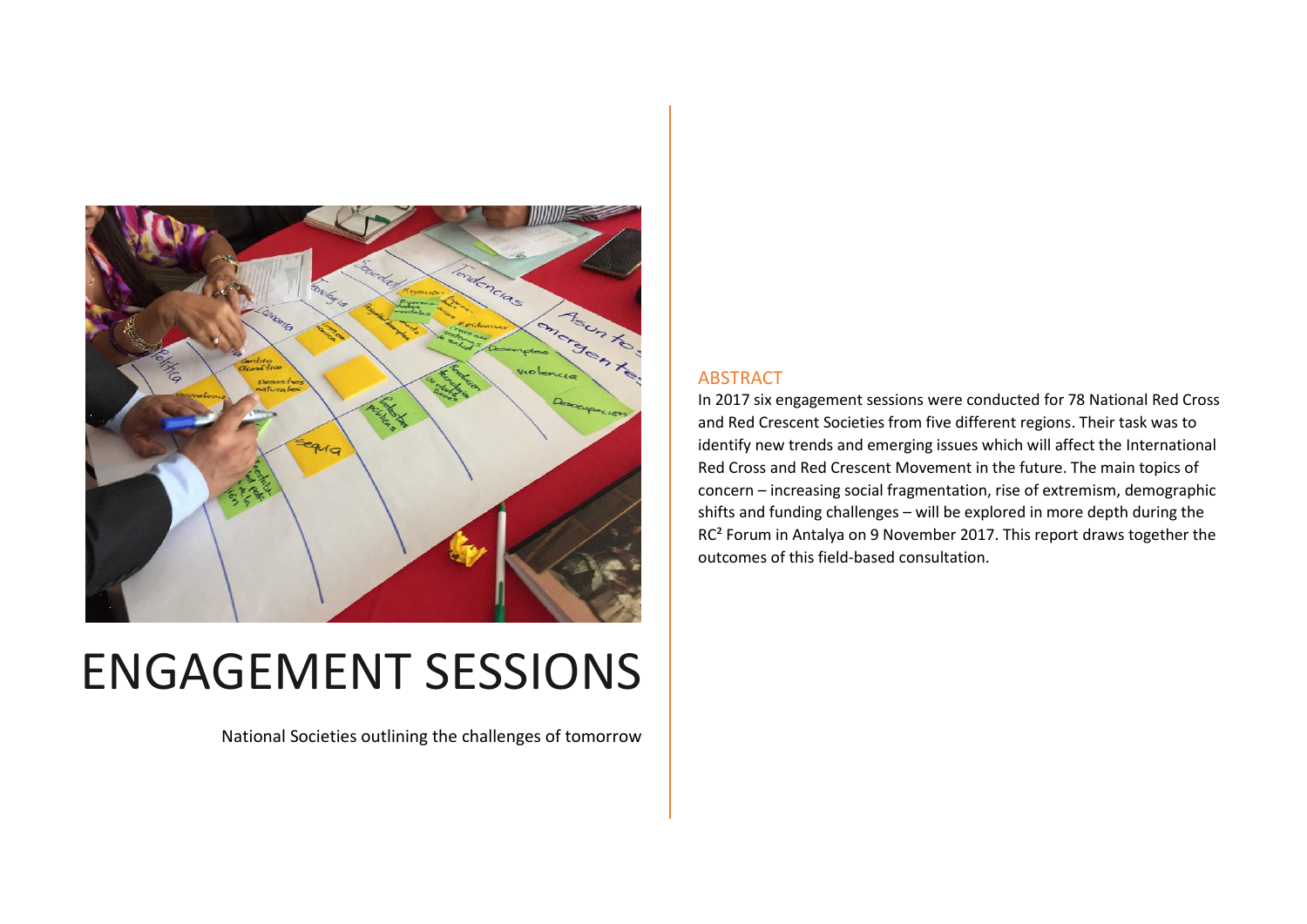**The environment we are operating in is evolving at breakneck pace. Changes are more unpredictable than before. How will the International Red Cross and Red Crescent Movement be affected by those changes? Which trends and emerging issues will shape our tomorrow in a tangible way? What are the opportunities the Movement should not miss and the challenges it w ill need to address?**

#### Introduction: Why run engagement sessions?

The engagement sessions were the first step of the RC<sup>2</sup> Forum initiative, whose aim is to contribute to a **more relevant and impactful International Conference of the Red Cross and Red Crescent** by influencing its agenda and fostering greater National Society ownership. It also promotes **forward-thinking** by identifying and discussing **trends and emerging humanitarian issues**.

Between March and September 2017 six regional engagement sessions were conducted, putting to work 78 National Societies from five different regions, the International Federation of Red Cross and Red Crescent Societies (IFRC) and the International Committee of the Red Cross (ICRC). Together they brainstormed on which **local and regional emerging issues and trends could profoundly impact the Movement in the near future** and which related challenges and opportunities we should be anticipating. The outcomes of these sessions served as the basis to develop the  $RC<sup>2</sup>$  Forum agenda.

# How did the engagement sessions contribute to meeting the  $RC<sup>2</sup>$  Forum objectives?

# The methodology:

Jointly curated by the ICRC and the IFRC and facilitated by an external expert on futures and foresight, the engagement sessions followed a methodology that allowed participants to think strategically about the issues that may arise in the future by projecting and building scenarios. This approach implies that the world is shifting, pluralistic, ambiguous and novel, which requires us to develop the ability to anticipate. It involves broadening the realm of what is possible and identifying the new phenomena and realities that may appear.

Participants in the engagement sessions worked on outlining probable futures and scenarios through group and individual exercises. Participatory and interactive discussions drawing on "out-of-the-box" thinking encouraged participants to reflect on trends and emerging humanitarian issues.



33rd INTERNATIONAL CONFERENCE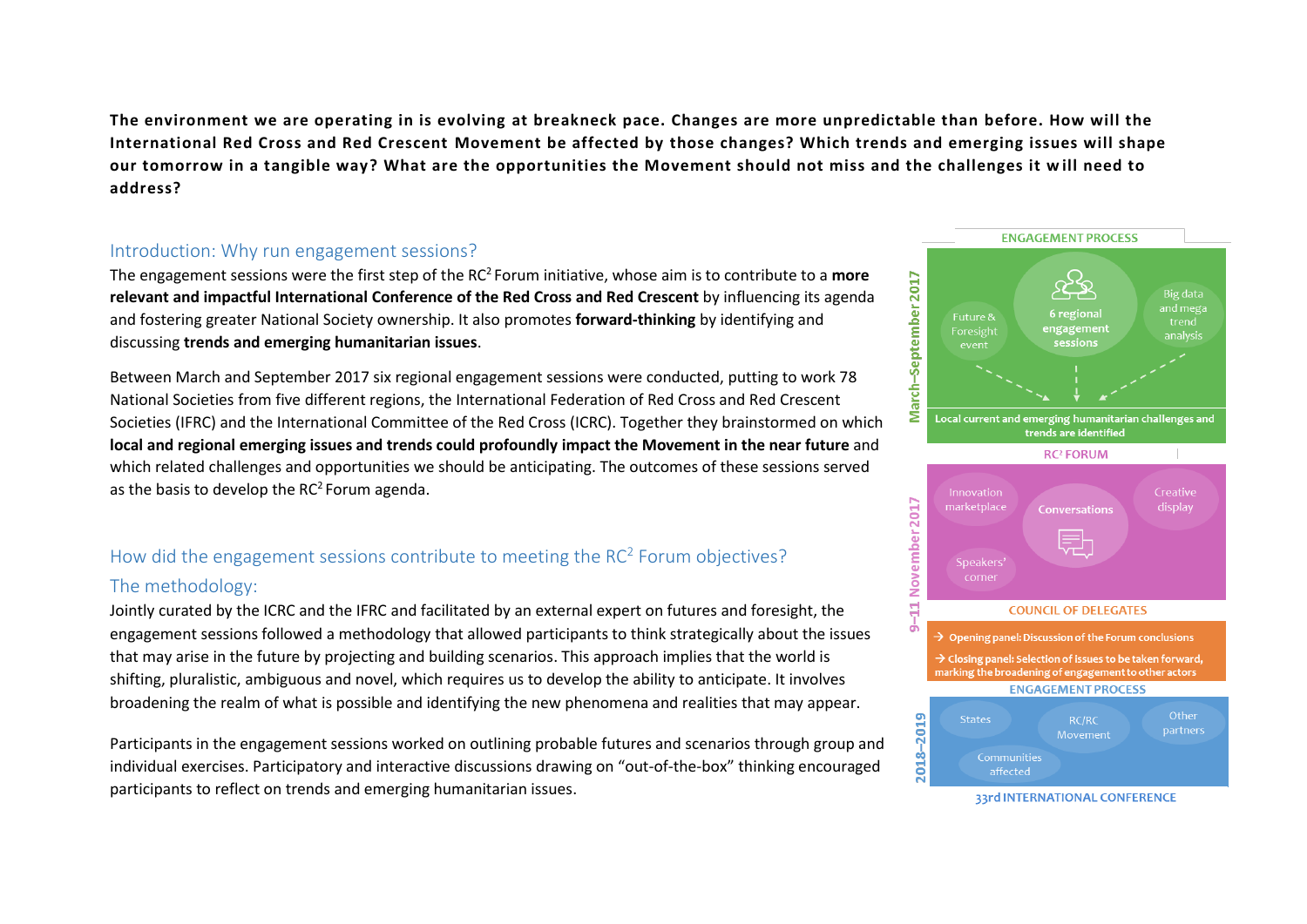The engagement sessions took place at regional level and involved 78 National Societies represented by leadership, youth representatives and programme managers. The sessions were mostly hosted by the National Societies of the countries where the meetings took place:

- 1. **Panama City**, Panama, 15 March (Spanish): 13 Central and Latin American National Societies: Bolivia, Brazil, Colombia, Costa Rica, Cuba, Dominican Republic, Ecuador, El Salvador, Guatemala, Honduras, Nicaragua, Panama and Peru.
- 2. **Rome**, Italy, 7–8 June (English): 14 Central Asian and European National Societies: Azerbaijan, Bosnia and Herzegovina, Denmark, Germany, Ireland, Italy, Kazakhstan, Kyrgyzstan, Montenegro, Norway, Spain, Sweden, Turkey and Turkmenistan. A representative from the Standing Commission of the Red Cross and Red Crescent attended.
- 3. **Cairo**, Egypt, 3–4 July (Arabic): 7 Middle Eastern and North African National Societies: Egypt, Iraq, Jordan, Kuwait, Libya, Palestine and Yemen.
- 4. **Vienna**, Austria, 20–21 July (English): 17 Central Asian and European National Societies: Albania, Austria, Bulgaria, Cyprus, Estonia, Finland, France, Iceland, Italy, Latvia, Monaco, Romania, Russia, Slovakia, Sweden, Tajikistan and United Kingdom.
- 5. **Tehran**, Iran, 28–29 August (English): 9 South and South-East Asian National Societies: Bangladesh, India, Iran, Malaysia, Maldives, Nepal, Sri Lanka, Thailand and Viet Nam.
- 6. **Dakar**, Senegal, 12–13 September (French): 17 National Societies of French-speaking Africa: Benin, Burkina Faso, Burundi, Cabo Verde, Côte d'Ivoire, Guinea, Guinea-Bissau, Madagascar, Mauritius, Niger, Republic of the Congo, Rwanda, Sao Tome and Principe, Senegal, Seychelles, Chad and Togo.

The sessions were not designed to produce representative results, but rather to get a snapshot of the challenges and opportunities that the Movement will need to address in the coming years. This was a milestone in the RC<sup>2</sup> Forum initiative. There will be several other opportunities until the next International Conference, including during the RC<sup>2</sup> Forum day, for more National Societies to provide their input.

### What are the issues of tomorrow?

The participants of the six engagement sessions identified several issues they believe will have an increasing impact on the way the Movement operates. Here are some of the key issues identified:

**Shrinking volunteer base**: Employment patterns and economic needs are changing. The Movement may no longer be in a position to continue the recruitment practices that it has implemented until now, or to retain volunteers based on its reputation alone. The question of whether it is business as usual was raised as participants wondered about the feasibility of a Movement without volunteers.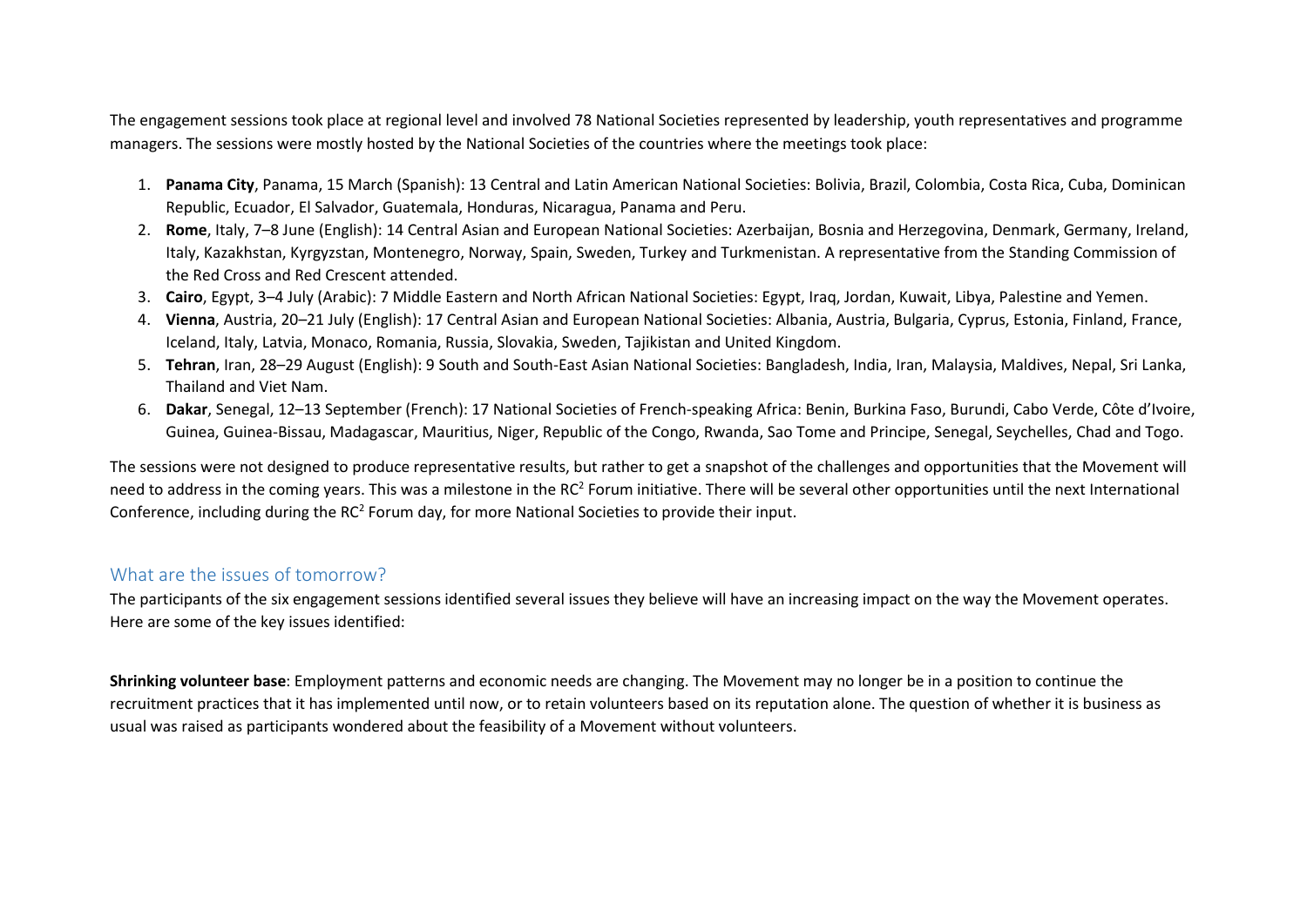**Demographic shifts**: While demographic patterns vary dramatically between countries, population ageing, lower birth rates and higher life expectancy will have profound effects on certain countries and populations. Others may see a possible population boom, with a growing young population. Both scenarios present opportunities and challenges, but there will certainly be increased pressure on countries' economies and their capacity to provide comprehensive social services. In addition, these changes may increase population movements.

**Ecological challenges**: Water and food scarcity and climate change are interrelated environmental factors with the potential to severely affect and/or exacerbate ongoing challenges.

**Fragmentation of society**: New/different sets of values, migration policies, populism, extremism and terrorism are reshaping the way people relate to and support each other. Societies seem to be more divided than ever before, while at the same time individuals are more isolated. These changes may have a profound impact on how the Movement works and supports the communities it serves.

**Lack of humanitarian funding**: A decline in funding from traditional donors and the increasing number and diversity of actors involved in aid will drive further competition for resources and access, necessitating the use of more creative and innovative funding mechanisms. Humanitarian actors, including the Movement, will need to broaden their engagement with these new actors and explore innovative financing and new models for resource mobilization.

| Panama                     | Rome                       | Cairo                      |
|----------------------------|----------------------------|----------------------------|
| - unemployment             | - migration                | - fragmentation of society |
| - violence                 | (unemployment)             | - water and food           |
| - ecological challenges    | - demographic shifts       | insecurity                 |
| - migration (deportees)    | - water and food           | - demographic shifts       |
| - shrinking volunteer base | insecurity                 | - lack of humanitarian     |
| - lack of humanitarian     | - lack of trust in         | funding                    |
| funding                    | institutions               | - migration (lack of       |
| - non-transmissible        | - lack of humanitarian     | education)                 |
| chronic diseases           | funding                    | - urbanization             |
| - effects of new media     | - new identities           | - Fundamental Principles   |
| - fragmentation of family  | - shift in value systems   | in armed conflict          |
| unit and community         |                            | - RCRC auxiliary role      |
|                            |                            |                            |
|                            |                            |                            |
|                            |                            |                            |
| Vienna                     | <b>Tehran</b>              | <b>Dakar</b>               |
| - demographic ageing       | - natural disasters        | - pandemics                |
| - violence and extremism   | - ecological challenges    | - migration (returnees)    |
| - shift in value systems   | - migration (climate       | - ecological challenges    |
| - water and food           | change)                    | (disappearance of coastal  |
| insecurity                 | - cyber warfare and CBRN   | islands)                   |
| - unemployment             | proliferation              | - unemployment violence    |
| - fragmentation of society | - urbanization             | and insecurity             |
| - pandemics                | - pandemics                | - water and food           |
| - new poverty              | - non-transmissible        | insecurity                 |
| - migration (internal)     | chronic diseases           | - urbanization             |
| - lack of trust in         | - fragmentation of society |                            |
| institutions               | - political and            |                            |

**Lack of trust in institutions**: In an increasingly media-exposed world, information and disinformation can rapidly shift people's perceptions of their social and political institutions and the services they provide. The diminishing trust in political institutions was highlighted as one of the issues that may have an indirect impact on the Movement.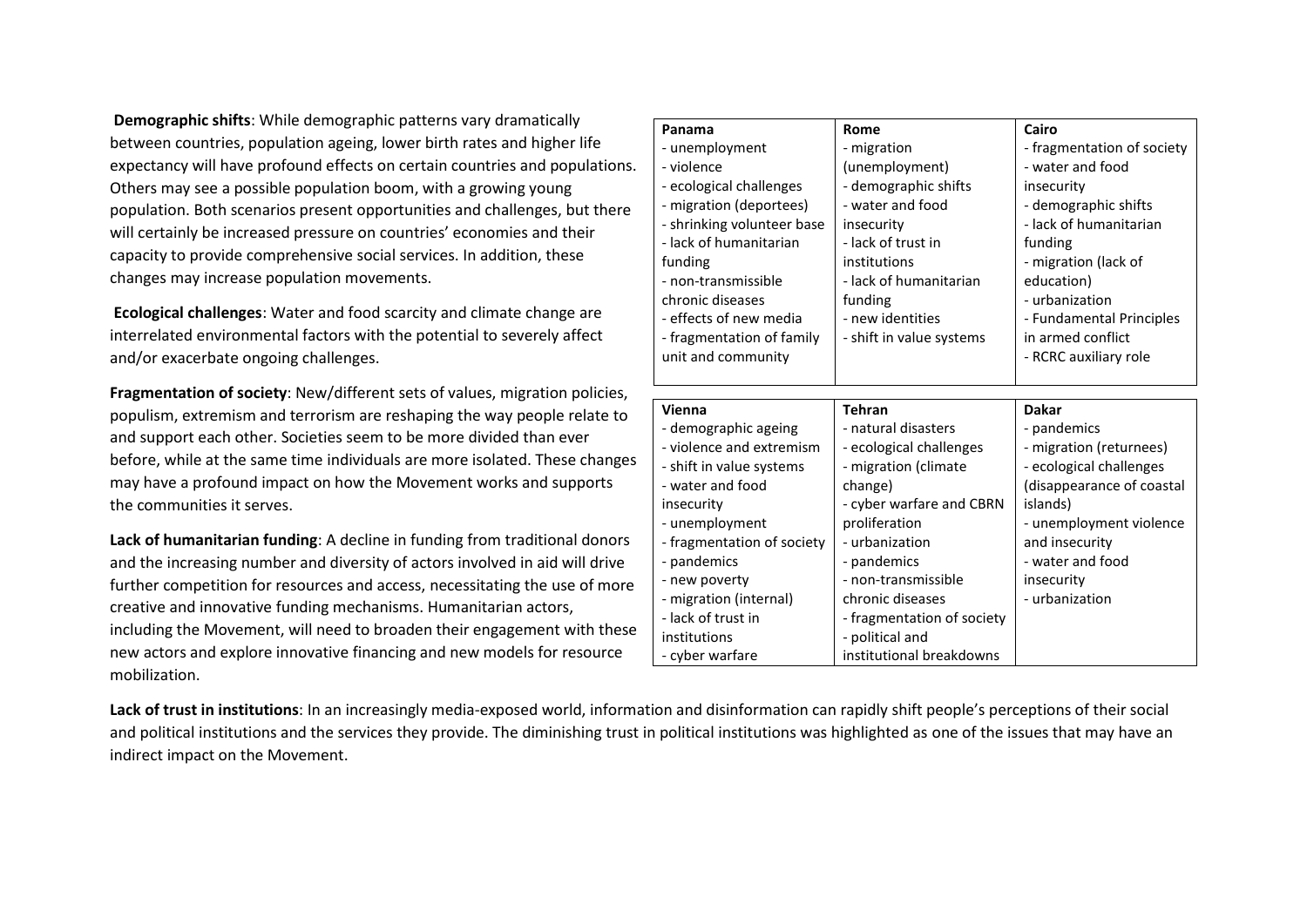**Population movements**: In addition to conflict, unemployment and ecological challenges are increasingly important factors that could prompt people to leave their countries of origin. Shifts in migration policies, as seen currently in many parts of the world, may create a new category of people – deportees – who will need support.

**The Movement's Fundamental Principles and auxiliary role**: The Fundamental Principles and auxiliary role vis-à-vis governments define the Movement. A changing political and social environment may increasingly challenge these important tenets. What happens when people's trust in institutions decline and the Movement is perceived as another arm of the political establishment? When actors increasingly disregard the principles and values the organization relies on? Faced with a more fragile and unstable political environment, how can the Movement ensure that it remains neutral, impartial and independent?

**Unemployment**: Five million jobs will disappear because of automation, according to forecasts. The shift towards hyper-specialization and mechanization will have an impact not only on the economy, but also on social set-ups and on the ability of governments to provide welfare.

**Urbanization**: Estimates say that by 2025, 66 per cent of the population is expected to live in cities. This will create significant social, economic, environmental and security challenges which may intensify existing crises.



While each of the issues had distinct regional undertones, they also had clear global dimensions. In fact, the difference between regional and global narrowed when it came to prioritizing the most pressing challenges. This shows that as a community of human beings we have similar values and face similar challenges, and that increasing interconnectedness increases expectations of what we ought to become as a Movement.

#### Conclusion

A quick analysis of the issues that were identified led to their arrangement into two broad categories: societal shifts and the way we work. In both categories there are issues believed to require more in-depth and sustained discussion, and matters that are already being discussed but require further exploration because of the evolving environment. This categorization will also serve to provide some coherence and structure for the Forum agenda and complement other issues addressed during the statutory meetings in November.

The morning of the Forum, which will be dedicated to societal shifts, will look at dynamics affecting society as a result of economic, political or technological changes. This segment aims at understanding the context and inspiring participants to ask questions about the future and how they relate to the